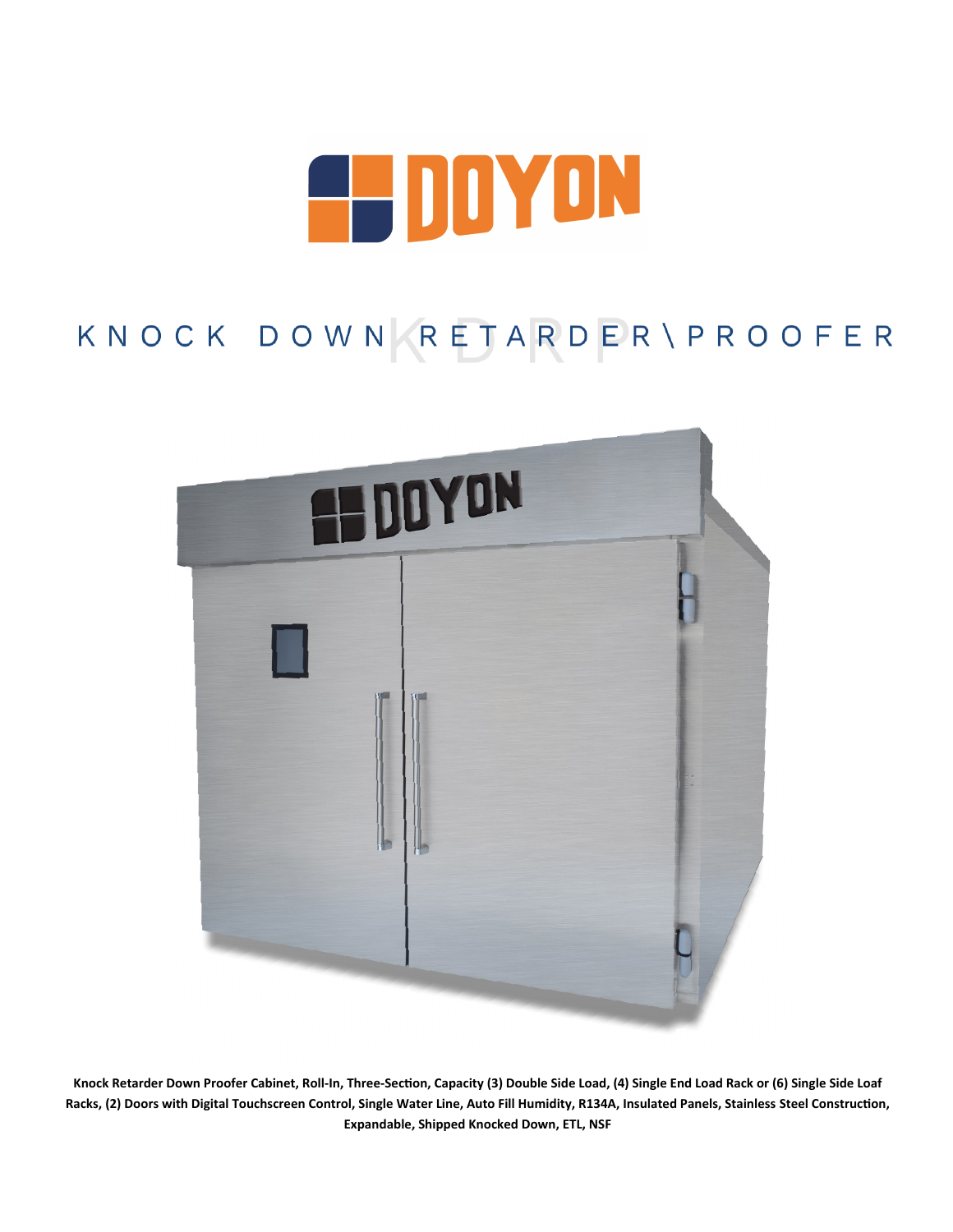



**\*racks not included**



**PROJECT** 

**ITEM NO. NOTES** 

### **MODEL NUMBER: KDPR31, KDPR32, KDPR33**

#### **FEATURES**

- $\square$  Digital Touchscreen Control with Programmable Recipes
- Even Airflow Heating System Maintains the Right Combination of Heat and Humidity for Optimal Proofing
- $\Box$  Proofs from Room Temperature up to 110°F (43°C)
- □ Relative Humidity up to 95%
- R134A Refrigerant
- Automatic Water Fill System (no water pans required)

#### **CONSTRUCTION**

- □ Stainless Steel Construction
- □ Single Water Line Connection
- □ Ships Knock Down

#### **CLEARANCES**

Minimum Clearance from Combustible Materials:

- □ 19 (482mm) Top
- □ 1" (25mm) Sides
- □ 3" (76mm) Rear

#### **OPTIONS & ACCESSORIES**

- □ Water Filter (50-1530) (recommended)
- □ Pass-Through Configuration (Suffix PT) (please note single control panel only on front, and door hinged same side)
- □ Factory Installation & Startup
- □ Factory Startup (Installation not Included)
- $\Box$  Stainless Steel Floor with Standard Drain\*

#### **WARRANTY**

□ One Year Labor & Two Year Parts

\*CONTACT FACTORY TO VERIFY IF FLOOR IS REQUIRED FOR USE WITH UNIT

| Model  | Crated | # of Humidifiers | <b>Overall Dimensions</b> |                 |             |  |
|--------|--------|------------------|---------------------------|-----------------|-------------|--|
|        | Weight |                  | W                         | D               | н           |  |
| KDPR31 |        | $\overline{2}$   | 107" (2717)               | 47 3/8" (1203)  | 101" (2565) |  |
| KDPR32 |        | 3                | 107" (2717)               | 87 3/8" (1203)  | 101" (2565) |  |
| KDPR33 |        | $\overline{3}$   | 107" (2717)               | 127 3/8" (3235) | 101" (2565) |  |

**SPECIFICATIONS SUBJECT TO CHANGE WITHOUT NOTICE Follow Use The Follow Use The Follow Use The Follow Use The Follow Use The Follow Use The Follow Use The Follow Use The Follow Use The Follow Use The Follow Use The Follow KCL & REVIT DRAWINGS UPON REQUEST REVISION B | 5/20/22**

**Doyon** 



5600 13th Street, Menominee, MI 49858 **906.863.4401 | 800.338.9886 | [www.doyon.qc.ca](http://www.doyon.qc.ca/)**

 $\bigoplus$   $\bigoplus$   $\bigoplus$